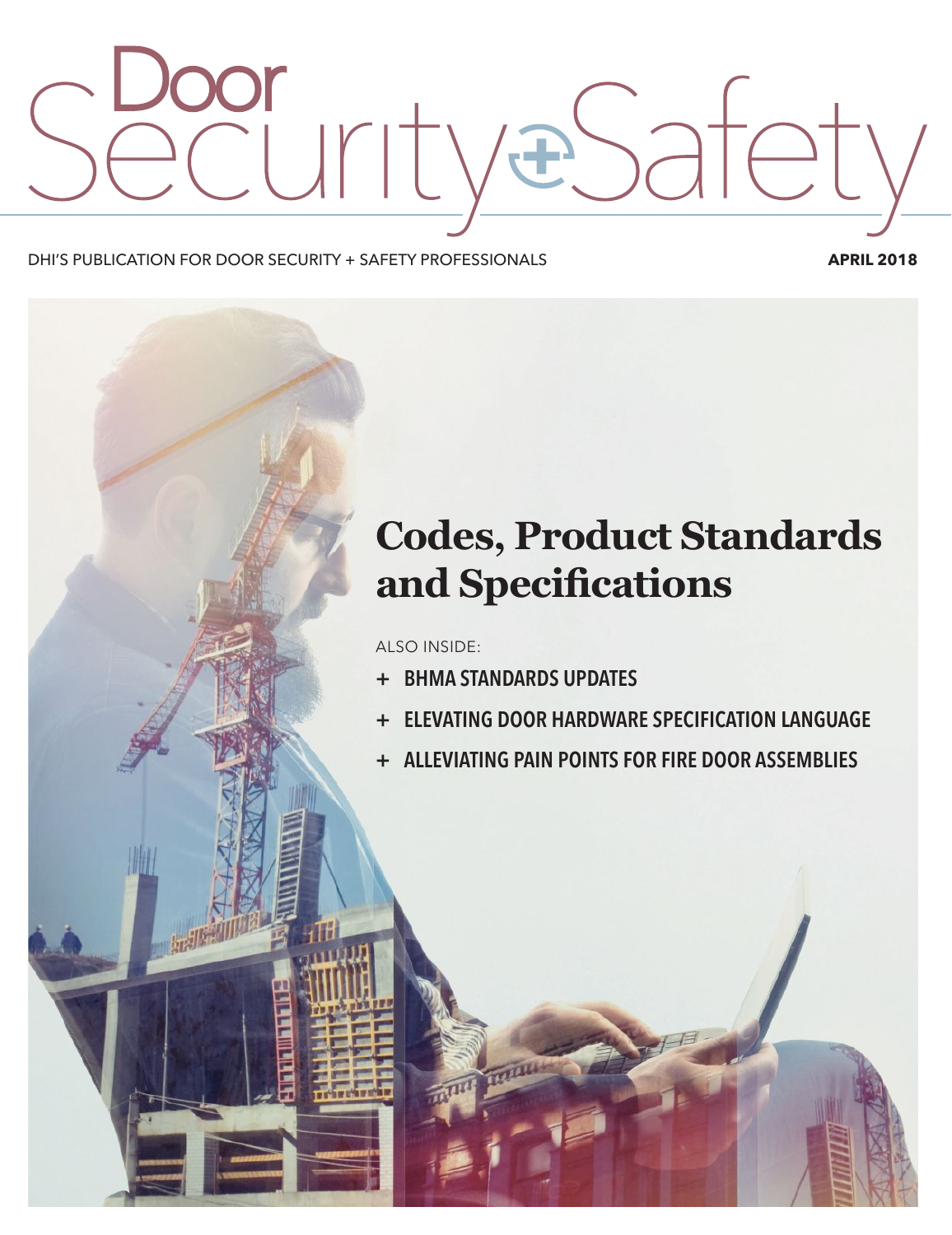#### HATCHES PROVIDE CODE-COMPLIANT EGRESS FOR LOS ANGELES RAIL PROJECT

**THOMAS RENNER**  *CATALYST MARKETING COMMUNICATIONS*

#### **34** SOLID DESIGN: DAVIS BARRACKS AT WEST POINT MILITARY ACADEMY

**STEVE PETERMAN, DHT**  *AMBICO*

#### **36** RESTROOMS TAKE CENTER COURT AT INDIAN WELLS TENNIS GARDEN

*BRADLEY CORPORATION*



#### **BUSINESS MANAGEMENT**

#### **38** SOURCING AND RECRUITING TOP TALENT *(PART 1 OF 2)*

**ROBERT W. WENDOVER**  *COMMON SENSE ENTERPRISES*

#### **COMMENTARY**

#### **42** CONSTRUCTIVE DISCONTENT

**TIM WENZEL**  *FACEBOOK*

#### **CASE STUDIES COLUMNS + DEPARTMENTS**



- **IN TOUCH JERRY HEPPES SR., CAE**
- 74 DECODED **LORI GREENE, DAHC/CDC, FDAI, FDHI, CCPR**
- 84 THE REVENUE GROWTH HABIT **ALEX GOLDFAYN**
- 88 SHELF LIFE **JASON BADER**
- **92 CLOSING THOUGHTS BEN H. DORSEY III**



- 6 FACES **JON MCKINNEY, DHT**
- **68 PROFIT IMPROVEMENT REPORT DR. ALBERT D. BATES**
- **70 PRODUCT SPOTLIGHT**
- 80 REAL OPENINGS **MARK BERGER**
- 90 IMPACT



#### **Door Security + Safety**

14150 Newbrook Drive Suite 200 Chantilly, VA 20151-2232 703.222.2010 publications@dhi.org www.dhi.org

**Chief Executive Officer** Jerry Heppes Sr., CAE jheppes@dhi.org 703.766.7010

**Executive Vice President**  Stephen R. Hildebrand, FDHI shildebrand@dhi.org 717.368.6359

#### **Media & Editorial Board**

Cheryl Cameron *Weinstein & Holtzman* Jacob Wexler, FDAI *Legacy Manufacturing LLC*

**Director of Operations**  Sharon Newport snewport@dhi.org 703.766.7009

**Communications Manager/Managing** 

**Advertising Manager**  Molly S. Long mlong@dhi.org 703.766.7014 **Design** tgdcom.com

**Editor**  Denise Gable dgable@dhi.org 703.766.7018

Amanda Wilson *Southeast Architectural Solutions* 

Ginny Powell *Hager Companies*

Molly Mitchell *Allegion*

*Door Security + Safety* (ISSN 2577-0128 [online] ISSN 2576-4608 [print]) is published monthly by DHI, 14150 Newbrook Drive, Suite 200, Chantilly, VA 20151-2232; 703.222.2010; Fax: 703.222.2410. Periodicals postage paid at Fairfax, VA, and other additional<br>mailing offices. **Postmaster:** Send address changes to *Door Security + Safety,* 14150 Newbrook Drive, Suite 200, Chantilly, VA 20151-2232. Email: publications@dhi.org; Website: www.dhi.org.

**Editorial Policy:** DHI is an international not-for-profit association of individuals and companies in the door and architectural hardware profession. Authors' opinions do not necessarily reflect the official views of the Door and Hardware Institute.

The magazine cannot guarantee the validity or accuracy of any data, claim or opinion appearing in any article or advertisement. However, the magazine is designed to provide accurate and authoritative information on the subject matter covered. The information is presented with the understanding that the publisher is not engaged in rendering legal or other expert professional services. If such assistance is required, the service of a competent professional should be sought.

Advertisements and product information do not constitute an endorsement, nor a DHI position concerning their suitability. The publisher reserves the right to reject any advertising. Advertisers and their agencies assume liability for all advertising content and assume responsibility for any claims that may arise from their advertisements. The publisher makes every effort to ensure suitable placement of advertising but assumes no responsibility in this regard.

Send subscriptions, advertising, business and editorial matter to *Door Security + Safety*, 14150 Newbrook Drive, Suite 200, Chantilly, VA 20151-2232. Letters to the editor are welcome and will be considered for publication in whole or in part in "Letters to the Editor." All editorial sent to the magazine will be treated as unconditionally assigned for publication and copyright purposes and is subject to the editor's unrestricted right to edit and comment editorially.

For current subscriptions, enclose an address label or facsimile from a recent copy when writing to DHI. For new subscription information, call DHI at 703.222.2010.



© Copyright 2018 Door and Hardware Institute. All rights reserved. Nothing may be reprinted without permission from the publisher.